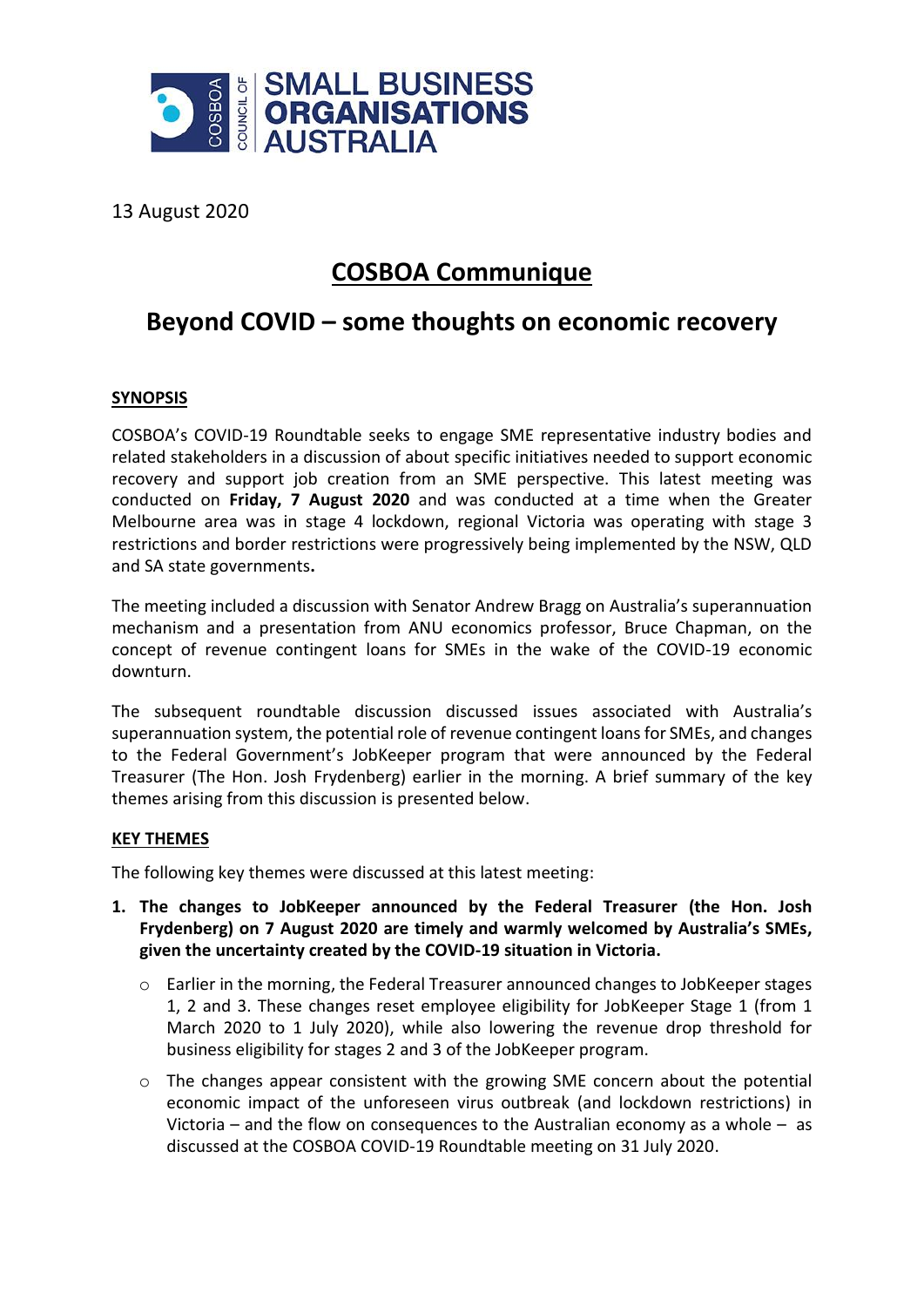$\circ$  Accordingly, the JobKeeper changes announced on 7 August are very welcome. They provide necessary 'breathing space' for SME owners, particularly those operating in Victoria.

### **2. Now is the time for Australia to review its current approach to superannuation and the operation of the Superannuation Guarantee (administration) Act 1992.**

- o The economic disruption created by COVID-19 creates an opportunity to re-examine Australia's approach to superannuation in the future.
- o A high- level analysis of Australia's existing superannuation system reveals that the current operation of the scheme costs Australian taxpayers an estimated \$36B in foregone tax revenue. This cost, coupled with the fact that the nearly 30-year operation of the SGAA (1992) has not reduced the proportion of Australian retirees who use the pension, suggests that the scheme is potentially costing the Australian economy more than it saves. In fact, the only beneficiaries appear to be the administrators of Australia's superannuation funds – including the large unions and employer bodies that administer industry superannuation funds (large unions, for example, are estimated to have earned around \$13M in fund administration last year and this figure is projected to balloon to \$30M in 2050).
- o With an increase in the SGA rate scheduled to occur on 1 July 2021 effectively increasing the cost of employment for SME's at a critical juncture – now is the time to review both the objectives and operation of Australia's superannuation guarantee mechanism. Such a review might seek to:
	- a) Establish a formal objective for the future operation of Australia's superannuation system. Such an objective might be developed around the objectives first tabled in an Intergenerational Treasury Report released by Treasurer Peter Costello in May 1992, including a specific target around reduced rate of reliance of retirees on the pension (i.e. reducing the cost of the pension to Australian taxpayers).
	- b) Examining the opportunity for the introduction of a superannuation default fund administered by the Australian Government, possibly by way of a slight re-tasking of the Future Fund, as a means of reducing the costs of administration and putting more into the pockets of superannuation contributors.

## **3. There appears to be significant potential for the Australian Government to advance a new business recovery initiative for SMEs that is developed around the concept of a HECS-style loan scheme for eligible businesses – commonly referred to as revenue contingent loans (RCLs).**

- o There is growing evidence that the Federal Governments Coronavirus SME Guarantee Scheme is not working for SMEs. Member organisations are reporting very low takeup rates amongst SMEs. Much of this appears to be an apparent disinterest in this program by tier one lenders. In fact, businesses are reporting that initial approaches by SMEs to tier one lenders are resulting in strong 'recommendations' by tier one lenders that the business owner pursue an alternate mechanism such as an expanded overdraft.
- o To date, less than 4% of the \$40B that has been made available under the SME Loan Guarantee Scheme has been accessed. Most of the loans approved to date are understood to have been accessed prior to the commencement of the JobKeeper